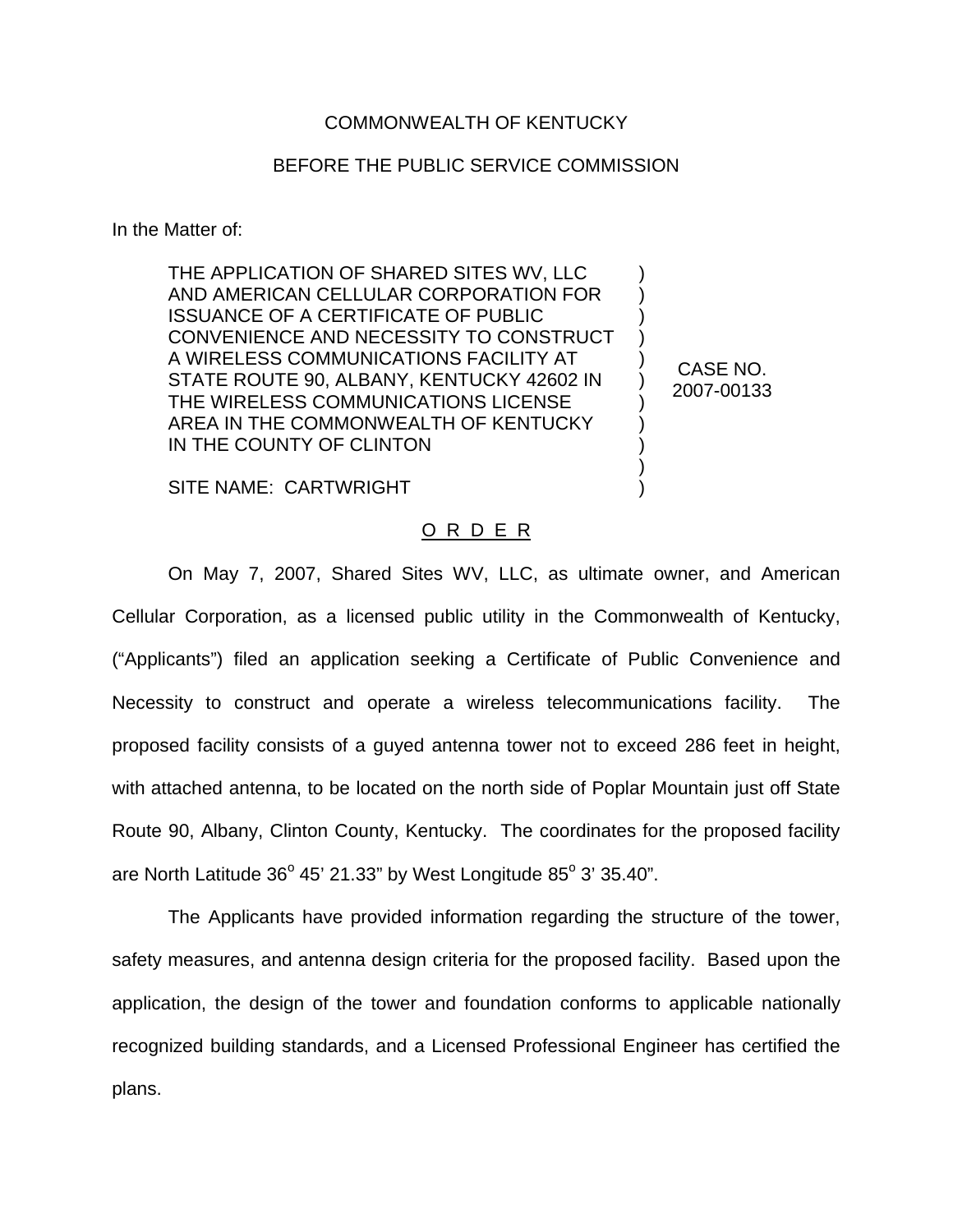Pursuant to 807 KAR 5:063, the Applicants have notified the County Judge/Executive of the proposed construction. The Applicants have filed applications with the Federal Aviation Administration ("FAA") and the Kentucky Airport Zoning Commission ("KAZC") seeking approval for the construction and operation of the proposed facility. Both decisions are pending.

The Applicants have filed evidence of the appropriate notices provided pursuant to 807 KAR 5:063. The notices solicited any comments and informed the recipients of their right to request intervention. To date, no public comments have been filed with the Commission.

The Commission, having considered the evidence of record and being otherwise sufficiently advised, finds that the Applicants have demonstrated that a facility is necessary to provide adequate utility service and that, therefore, a Certificate of Public Convenience and Necessity to construct the proposed facility should be granted.

Pursuant to KRS 278.280, the Commission is required to determine proper practices to be observed when it finds, upon complaint or on its own motion, that the facilities of any utility subject to its jurisdiction are unreasonable, unsafe, improper, or insufficient. To assist the Commission in its efforts to comply with this mandate, the Applicants should notify the Commission if they do not use this antenna tower to provide service in the manner set out in their application and this Order. Upon receipt of such notice, the Commission may, on its own motion, institute proceedings to consider the proper practices, including removal of the unused antenna tower, which should be observed by the Applicants.